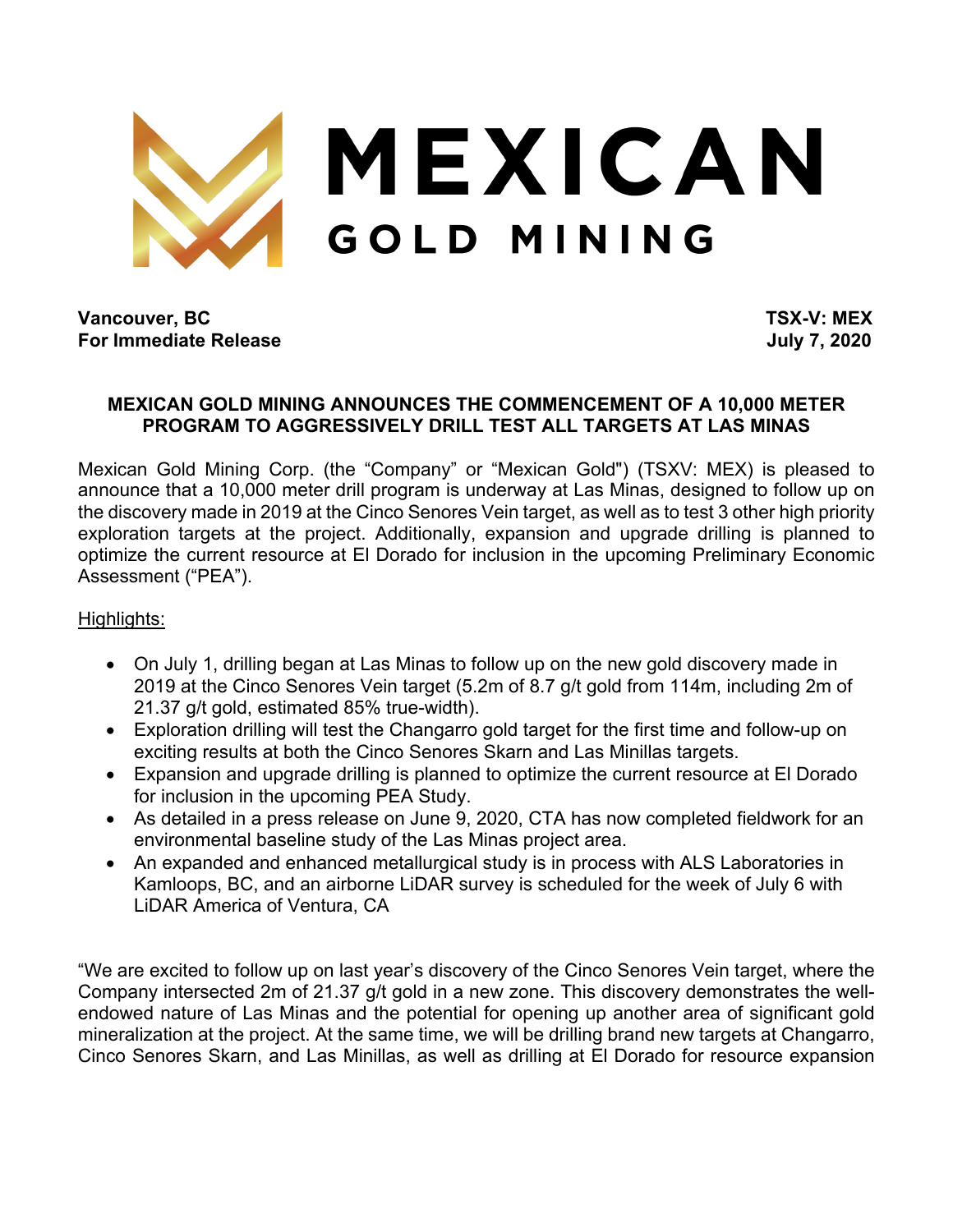and upgrading. Mexican Gold's 43-101 resource estimate published in October 2019 demonstrates a robust resource that will form the basis of our upcoming PEA Study" stated Philip O'Neill, Chief Executive Officer.

# **Drilling Program**

Mexican Gold has begun its 2020 diamond drilling program which will include 10,000m of both resource and exploration drilling. Kluane Drilling Ltd, has been retained for this program.

A focus of the 2020 drilling is to expand and upgrade the current resource at El Dorado, which remains open in multiple directions. There are also several satellite intersections which may tie into the main resource area. Careful study of resource models is being used to optimize the results of this drilling for the upcoming PEA Study.

Drilling will also follow up the November 2019 discovery at Cinco Senores in hole LM-19-CS-13. At 114m vertical depth, a 5.2m shallow-dipping, pyrite-rich quartz vein was intersected which assayed 8.94 g/t gold, including 21.37 g/t gold over 2m. The true widths of the intersections are estimated to be 85% of the down-hole lengths. Drilling in 2020 will attempt to define the previously unknown veining and intersect further strong gold values.

Fieldwork from late 2019 at the Changarro prospect has defined 2 parallel, high-grade vein trends within a 25m wide, NNW-trending deformation corridor. From a newly rediscovered mine on the west vein, 3m-spaced chip samples averaging 0.65m in width returned an average of 8.82 g/t gold along the entire 52m drift. These recent results complement 2018 chip sampling on the east vein trend of 13.04 g/t Au over an 8m width. Drilling is planned to test the down-dip continuity and strike extent of this zone, the first clear drill target at Changarro.

The Cinco Senores skarn target, a continuation of the El Dorado zone, has been intersected by drilling over a continuous 235m E-W width and surface showings add a further 170m of E-W extent. The potential north and south extensions of the known mineralized skarn will be tested by the 2020 drilling program.

The Las Minillas skarn occurrence shows extensive mineralization on surface and underground, but has only been tested by 3 holes over a 400m width. Hole LM-11-LM-24 near the Minillas mine returned 7.52 g/t Au equivalent over 2m in very poor recovery. Recent hole LM-19-LM-03 450m from the mine averaged 100ppb Au over 42m of endoskarn, suggesting significant nearby exoskarn mineralization. Drilling in 2020 will target strong EM conductors and El-Dorado type skarn settings.

## **Environmental Baseline Study**

Consultoría y Tecnología Ambiental has completed the fieldwork portion for an environmental baseline study at the Las Minas project and delivery of the full report is expected in July 2020. The surface water study included sampling nearby rivers and creeks to analyze concentrations of metals and mercury (total and dissolved) and other inorganic parameters (chlorides, pH, color, sulphates, hardness, dissolved oxygen, total suspended solids, and conductivity). The flora and fauna study included observations along transects in the project area of influence to identify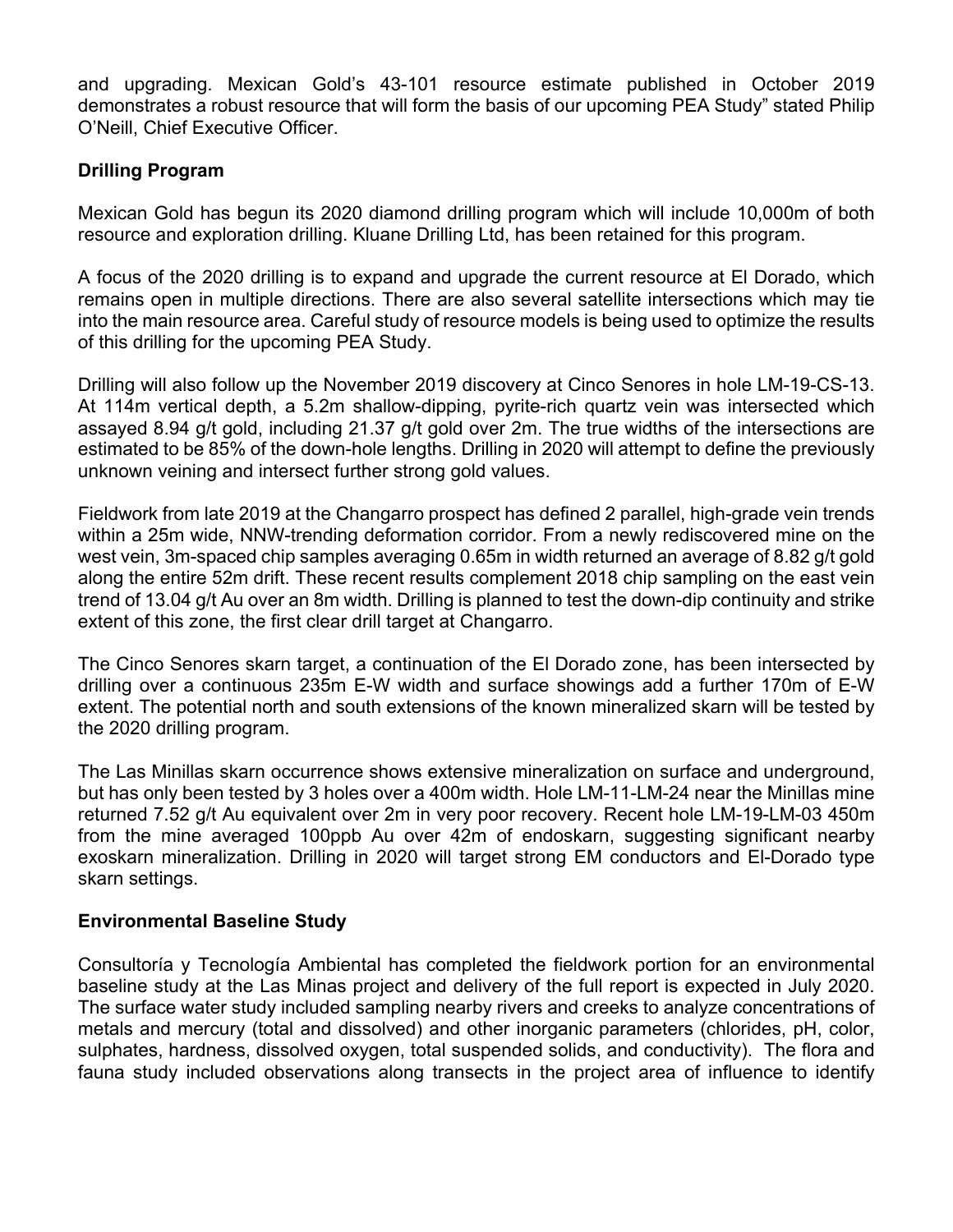species of herpetofauna, birds, and flora, including possible protected species from these three groups. The work was carried out in June by specialist biologists.

This initial environmental baseline project will complement Mexican Gold's forthcoming preliminary economic assessment study in advancing the Las Minas project toward the feasibility stage.

#### **Enhanced Metallurgical Study**

The metallurgical work now in process expands the scope of the previous metallurgical study in 2015. Multiple portions of the deposit are being tested individually for ore-blending compatibility and further work on tailings characteristics, process refinement, and extraction of a subsidiary magnetite concentrate will follow. Results and reporting are expected in August, 2020.

#### **LiDAR Digital Terrain Model**

A digital terrain model ("DTM"), accurate to within 10cm, will cover 50 km2 including and surrounding the Las Minas project. A terrain model is necessary for the upcoming PEA Study to support location and design of infrastructure and material transport options. The DTM will be produced using the airborne LiDAR method, which can precisely locate the ground surface through vegetation.

#### **Quality Assurance/Quality Control**

The technical information in this news release has been reviewed and approved by Sonny Bernales, P. Geo., a registered Professional Geoscientist in the Province of British Columbia and a qualified person as defined by NI 43-101. Mr. Bernales is responsible for logistics and supervision of all exploration activity conducted by Mexican Gold on the property.

The Company has implemented and adheres to a strict Quality Assurance/Quality Control program which includes inserting mineralized standards and blanks into the sample stream, about 1 for every 10 samples. The standards and blanks were obtained from CDN Resource Laboratories Ltd. of Langley, BC, Canada. Each sample bag is properly sealed and kept in a secured, restricted storage place prior to shipping to the lab. Samples are shipped directly by Mexican Gold or picked-up by the lab vehicle with chain of custody/sample submittal signed and dated. The Company sends its samples to SGS Mineral Services (ISO/IEC 17025) at Durango, Mexico, an accredited and independent laboratory.

#### **About Mexican Gold Mining Corp.**

Mexican Gold is a Canadian based mineral exploration and development company committed to building long-term value through ongoing discoveries and strategic acquisitions of prospective precious metals and copper projects in the Americas. Mexican Gold is exploring and advancing the Las Minas Project, which is located in the core of the Las Minas mining district in Veracruz State, Mexico, and is host to one of the newest, under-explored skarn systems known in Mexico.